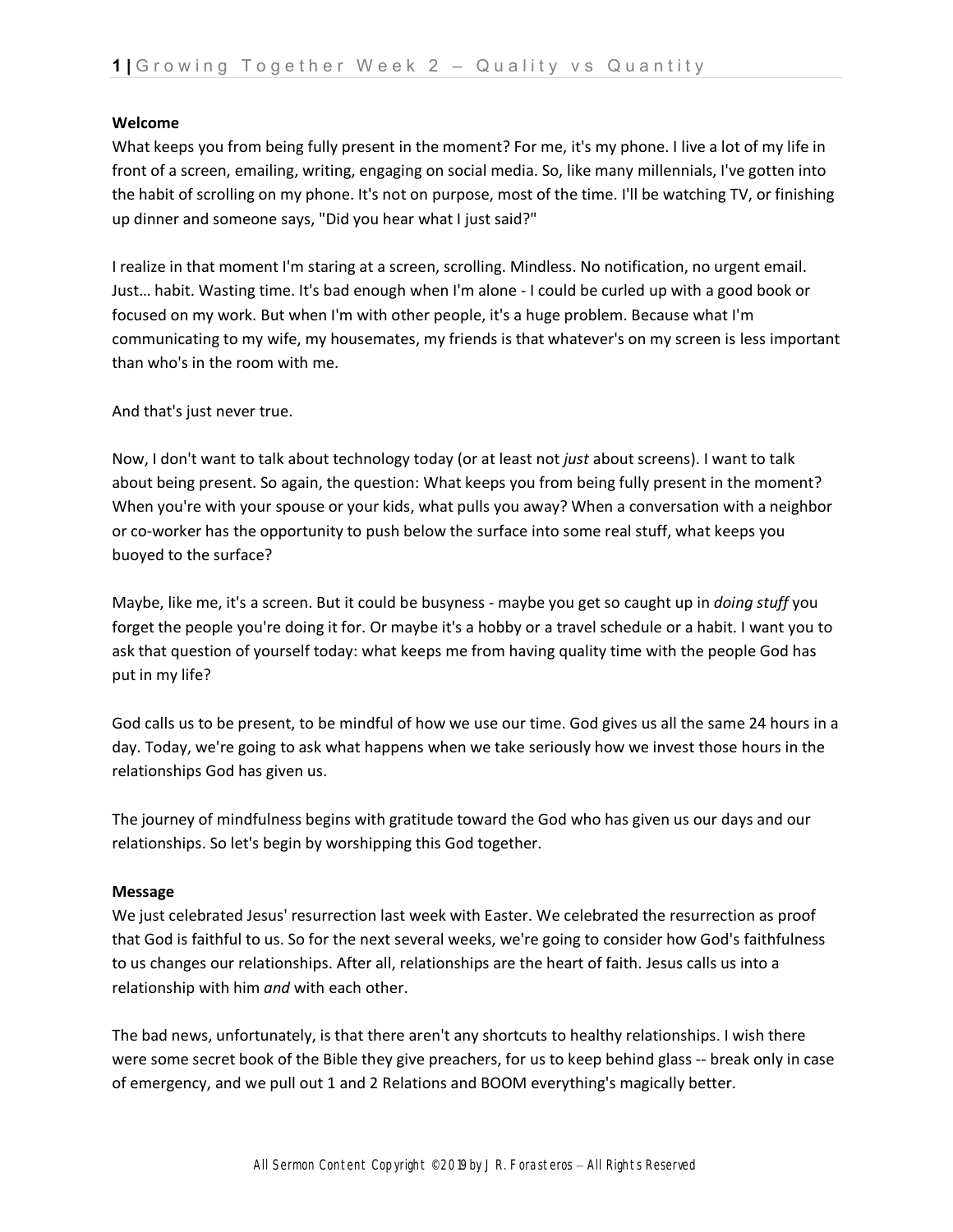But unfortunately that's not how relationships work. It takes effort on our parts to get good at healthy relationships.

The good news is that God created us to be in relationships. Relating with other people is in our DNA. And by raising Jesus from the dead, God has invited us to rediscover who we were created to be.

[Scripture Slide] Turn with me to Ephesians 5. This is a letter written to the Church in Ephesus, and the overall purpose of the letter is to give a big picture of what it means to be God's Church, the body of Christ formed and held together by the same Spirit who raised Jesus from the dead.

Toward the end of the letter, the author is moving toward wrapping up and makes this great statement in verses 15 and following:

Be careful how you live. Don't live like fools, but like those who are wise. Make the most of every opportunity in these evil days. Don't act thoughtlessly, but understand what the Lord wants you to do. -- Ephesians 5:15-17

Be careful how you live (the actual Greek there is "watch" or "pay attention"). Live like the wise, and *make the most of every opportunity*.

These verses get used a lot to talk about our work - either our vocations or how we serve in the Church. I've heard it used to talk about our leisure time, too. Which is good. It's all good.

But I've never (at least as I can remember) heard this used to talk about our *relationships*. Which is odd, because if relationships are the heart of faith, then surely this applies to relationships.

What does it mean for us to take our relationships seriously, to make the most of every opportunity in our relationships? What does it mean to engage in our relationships *thoughtfully* (not thoughtlessly)?

Psychologists make a distinction between quality time and quantity time. Quantity time is being around people. But as you know, we can be *around* people and not be with them. It's the coworker in the cubicle down the row whose name you're not sure about, even though you've worked together for years. It's the dinner where you didn't really talk about anything deeper than the weather. It's turning on a TV show at the end of the night with your spouse and just shutting your brain off (the married version of Netflix & Chill).

You can be there, but not be present.

Mindfulness has become a trendy term in the last couple of years, and for good reason - we're a culture that's easily distracted. But Ephesians reminds us that we weren't created to run on autopilot. A holy life is a fully engaged life. We don't sleepwalk through our relationships. We pay attention. We're *mindful*.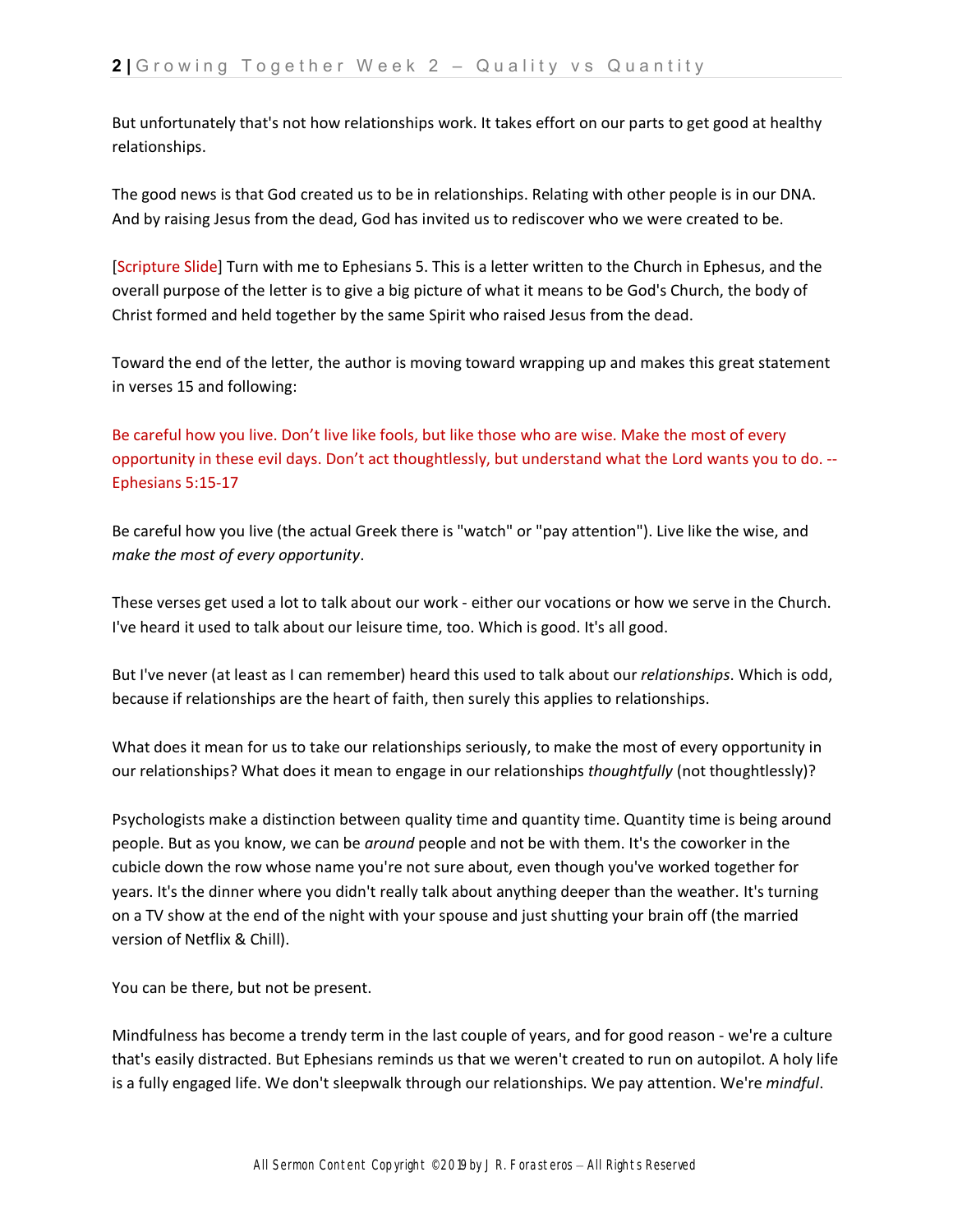The first step for a lot of us to give quality time to the people God has drawn into our lives is acknowledging there's a real difference between Quality time and Quantity time. We can spend a *lot* of time with people and not actually be giving them much.

That's important to recognize because I don't know many of us who are sitting around with a ton of extra time on their hands. We all lead busy lives, which makes this conversation all the more urgent: we don't have an infinite *quantity* of time to give. So how do we make the most of the time we do have?

One question we need to ask is, "Who's getting our best"?" Ephesians told us to be wise, and I love this nugget of wisdom from the book of proverbs:

A bowl of vegetables with someone you love is better than steak with someone you hate. -- Proverbs 15:17

This speaks directly to our Texan hearts, doesn't it? Being with people you love is better than being with people you hate. I want to flip the proverb around a little bit and ask, "Who's getting your steak?"

Is it people on social media? People in your office? Your family?

Are you giving your best to the people who matter the most? Are you investing your best in the best people in your life?

If you're married, is your spouse getting your best or whatever you bring home in the doggie bag? If you have kids, are they getting your attention and care, or are you sharing space with them until bedtime? If you're caring for an aging parent, are you attentive to the time you get with them, not just the work you're giving?

People who live in the same house as us is probably the easiest example, but the reality is that God calls us into relationships with all kinds of people. Maybe it's a neighbor you can't get out of your head. Or that coworker who keeps demanding your attention. The barista you see every morning.

Some of the people God calls us to give our best to are obvious (especially if you have a spouse, partner or kids). But others take prayer to discern - is that coworker a calling or are they just needy? Is that boss demanding or someone God has placed in our lives?

But we have to ask the question: who deserves the best we have? That helps us figure out who's getting our best, and whether that needs to change.

That's what it means to be mindful about our relationships. We think about what our best is, and about who's getting it. And we make changes, if necessary.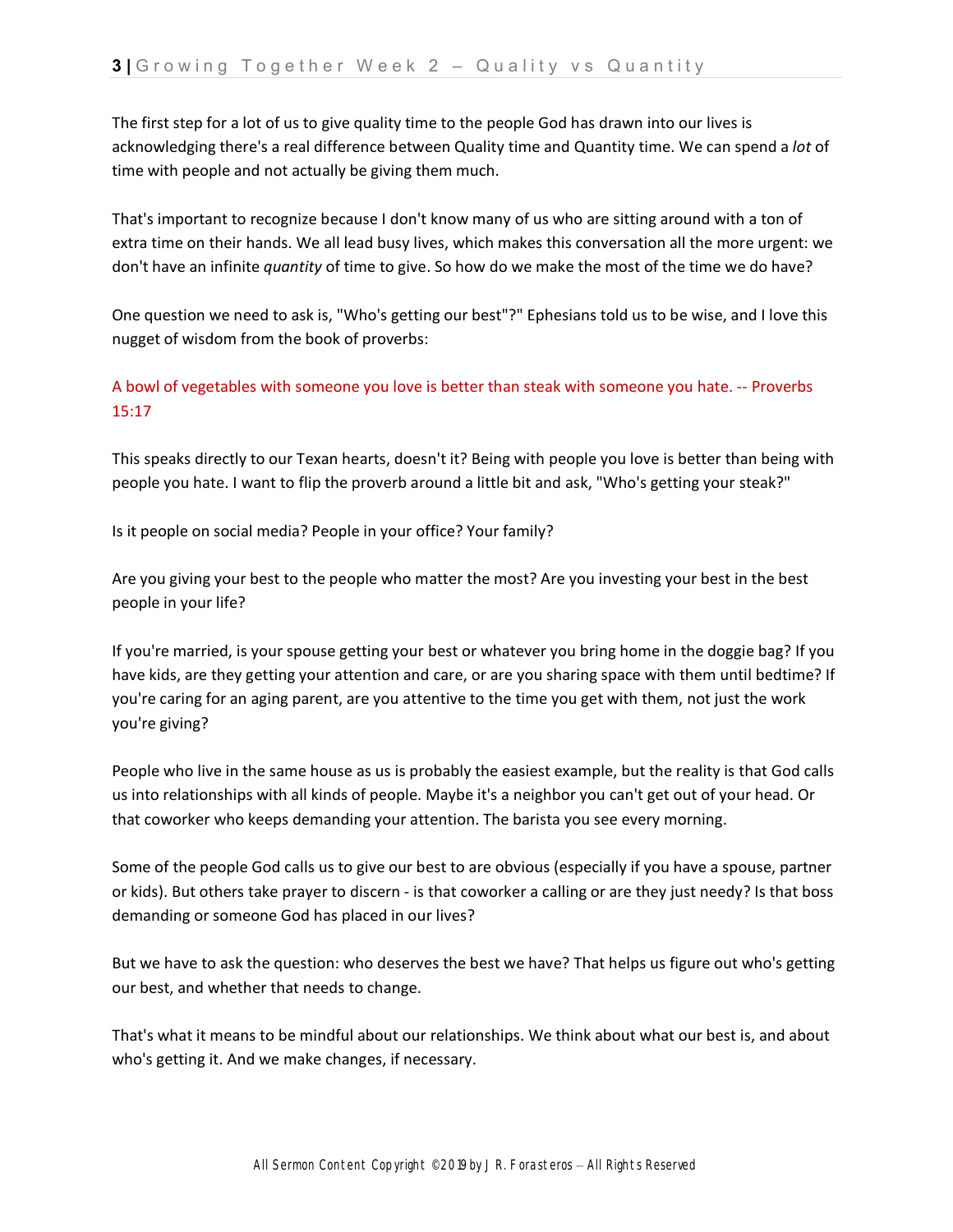This is easier for you introverts. You know how to do quality really well. Extroverts like me prefer to flit from relationship to relationship - our social circles tend to be a mile wide and an inch deep. But we all have to ask the question: Who is God calling us to share that steak with? Are we giving our best to the people who deserve our best? Or are we wasting it?

Of course even if we're being mindful about who gets our time, that doesn't automatically mean we can just flip a quality time switch. We can't sit down across from someone else and go, "Let's have QUALITY time!"

So the other part of being mindful is about choosing to make space where quality time can happen. So maybe instead of binging that Netflix show, you go for a walk together. Or make use of that porch. Talk about what you're reading together. Play a game together.

Or if it's a co-worker, try having lunch together, but leave your phone at your desk, so you can be fully present in the meal.

We can't force quality time, but we can nurture it. We can leave our screens and agendas behind. We can put ourselves in a position where it can happen. We can develop spaces free of distraction where we can be fully present. How?

One of the oldest human forms of quality time is the shared meal - and it's one our culture has moved away from. My housemates have a great dinner ritual - several times a week, they eat dinner around the table together, and share highs and lows. Not every meal yields a deep, meaningful conversation. But the ritual of high/low occasionally creates deep, meaningful conversation.

That's the power of rituals in our relationships. Every moment won't be quality. But when we do the same things over and over, share the same moments, the same experiences, they create spaces for that quality exchange to bloom.

That's why we created C-Groups - they're an intentional space we can set aside. Every single time my Cgroup meets isn't a magical spiritual experience. But the consistent, regular habit of meeting together has led to real moments of deepening of relationships that has led to stronger friendships with each other.

Friends, God calls us to be a mindful people. We can choose to see every moment as a gift from our creator, an opportunity to push deeper into those relationships we were created for. But we live in a world that wants to numb us to the world around us, to draws us into newsfeeds and timelines and spreadsheets and carpools. A world that reduces people to customers or tasks or burdens.

To be mindful is to resist that diminishment. To be present is to insist that the people around us are created in God's image, that they are vital to us.